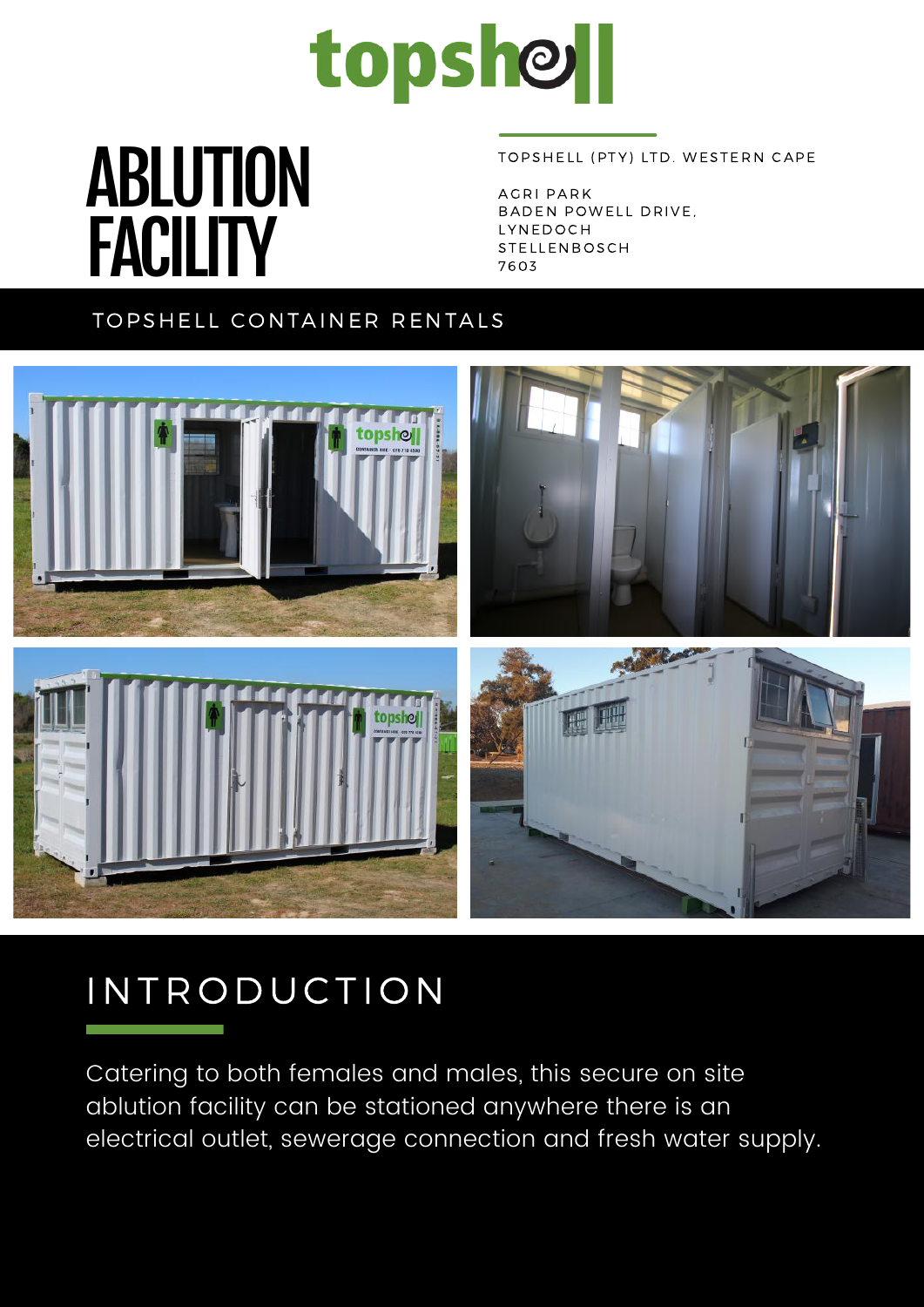

# C O N T A I N E R R E N T A L S ABLUTION **FACILITY**

#### TOPSHELL (PTY) LTD. WESTERN CAPE

AGRI PARK BADEN POWELL DRIVE, **LYNEDOCH** STELLENBOSCH 7 6 0 3

### SPECIFICATIONS:

- 6 m (L) x 2,4 m (W) Container
- Separate male and female rooms
- 1 x 800 mm wide steel swing steel door mounted in a hotdipped galvanized frame to each room
- 1 x Distribution Board with the main breaker, earth leakage, and secondary trips
- 2 x 15-amp single-phase double-wall plugs
- 2 x Fluorescent lights
- Each ablution facility comes with a Wiring Certificate
- 3 x Female Toilets with 2 x Hand Basins
- 2 x Male Toilets plus 1 x Urinal with 2 x Hand Basins
- 1 x Opening Window in each cubicle
- Ventilation Louvres
- Strong Steel Construction
- To reflect sunlight and reduce the internal temperature, the roof is